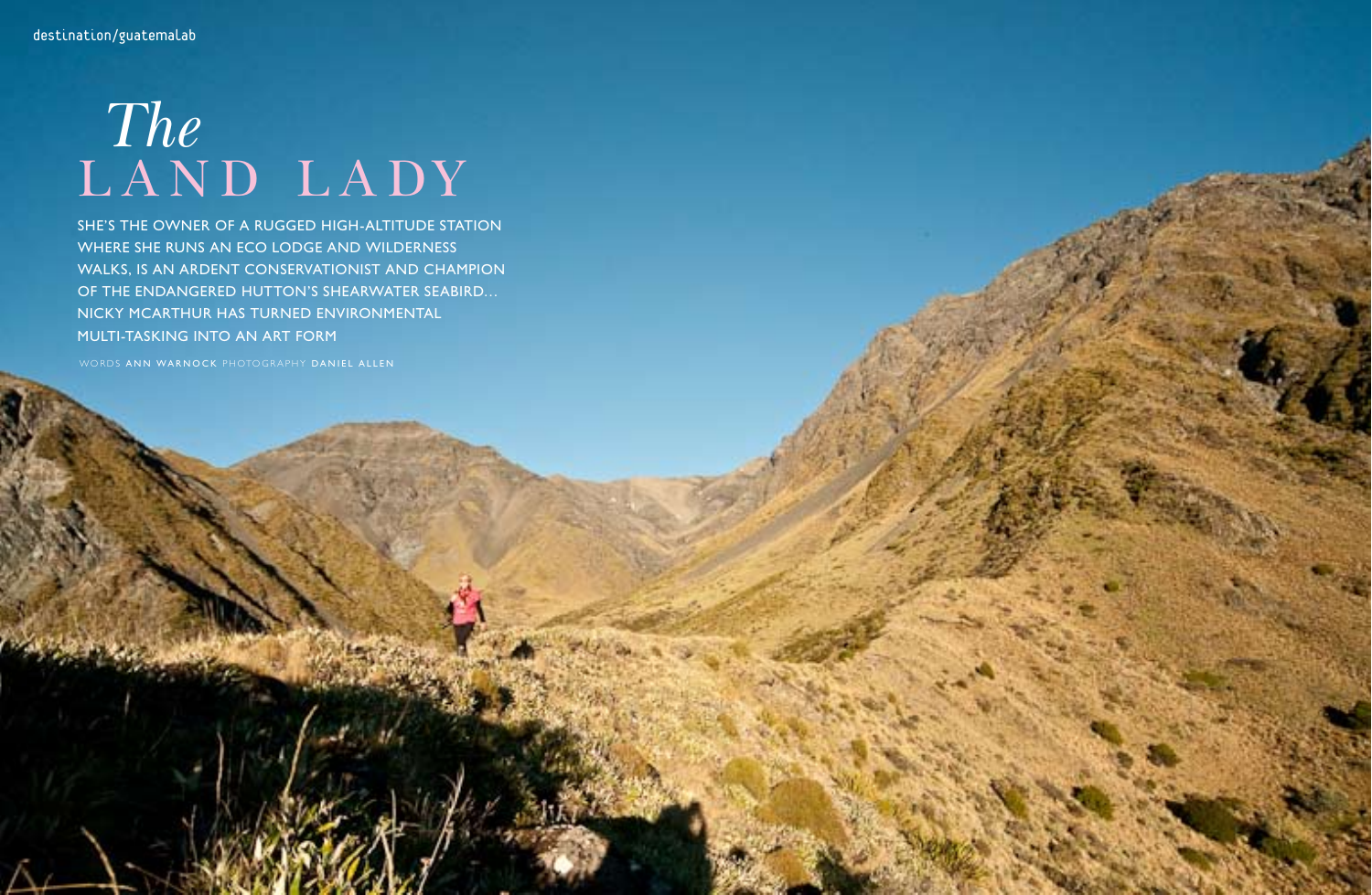A 2000-HECTARE TRACT of rugged alpine terrain and dense, bush-clad valleys in the Seaward Kaikoura Ranges is an unlikely natural habitat for a lady with a cerise stripe in her hair, gold earrings and a pink lipstick in her jacket pocket. "I am not daunted by this landscape," says Nicky McArthur, plunging her Yamaha Rhino headlong into a gurgling stream and steering across a series of boulders.

Nicky's courageousness has been cultivated through the ending of a 20-year-old marriage and five years later the loss of her much-loved partner Andrew Fyfe, a Wanaka-based climber and photographer with whom she embraced the great outdoors both in New Zealand and Nepal. Andrew was killed at home when he fell out of a tree he was trimming. "I've become very environmentally aware since Andrew's death. When you are the person left behind you have an intense appreciation of nature and all its colours. You become super-aware of just being alive and that dovetails into taking up the opportunity to purchase Puhi Peaks Station in 2007. The gift that Andrew left me was 'this is not a trial run… this is it so don't waste it'. Carpe diem is my absolute motto."

"I'm far more daunted by the number of emails on my laptop."

While the contents of her inbox may cause her consternation, Nicky's feathers are far from ruffled by her ownership of Puhi Peaks Station, the country's highest piece of privately owned land situated at the head of the remote Puhi Puhi Valley, north of Kaikoura. Furthermore, her resolute spirit would give most people a run for their money.

Nicky's three sons had been brought up on a farm at Oxford which was sold. She wanted them to maintain a connection with the land. "Puhi Peaks Station is an extraordinary place. It was meant to be. I'm a great believer in that." When Nicky signed the sale-andpurchase agreement, the challenge before her extended beyond the brain-rattling prospect of how to manage a vast property comprising mountainous bedrock slopes, an alpine basin, native forests, one of only two remaining breeding colonies for the endangered Kaikoura seabird, Hutton's shearwater, a range of ecosystems with diverse







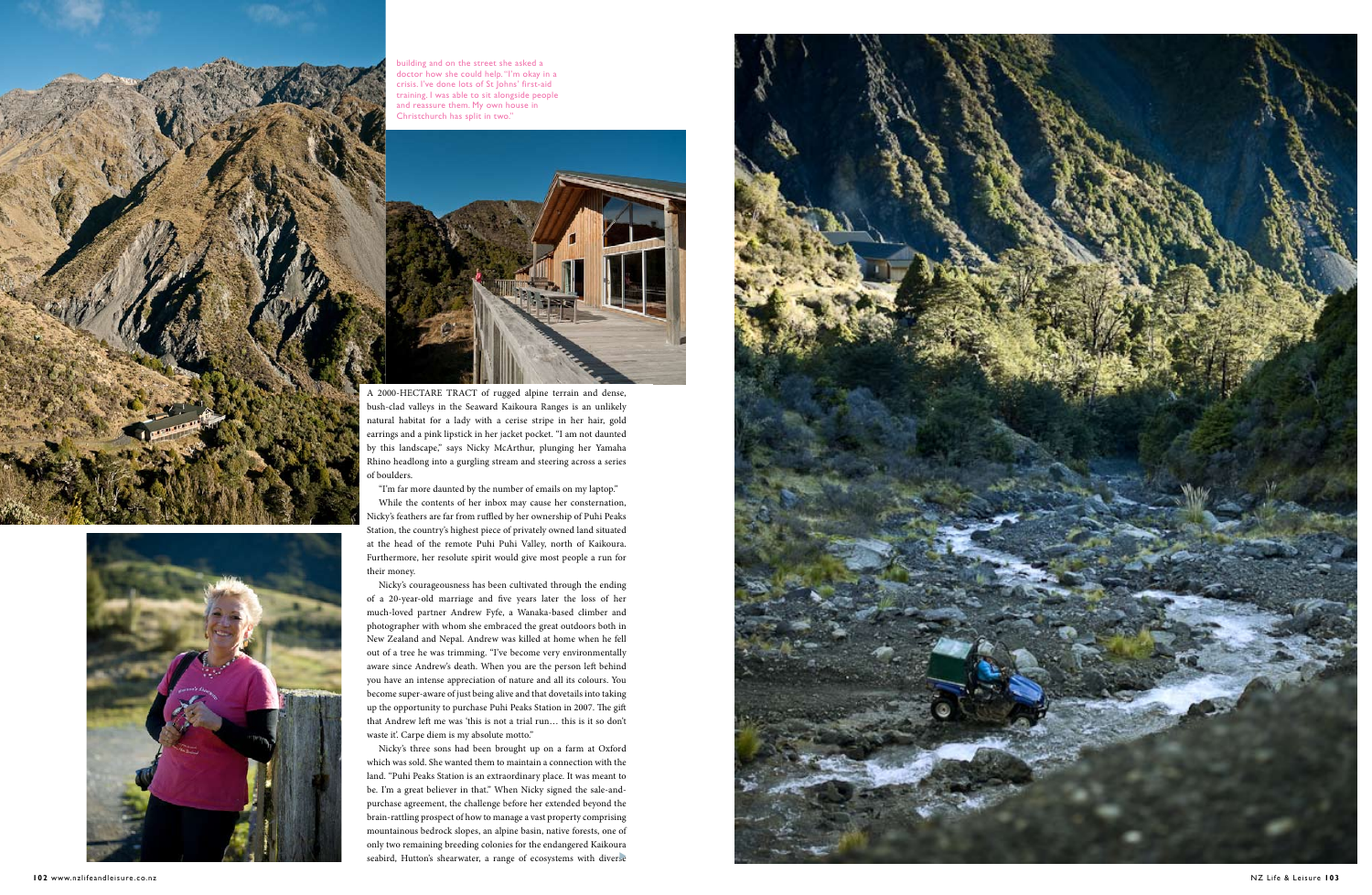











In addition it involved a significant tourism venture: Kaikoura Wilderness Walks.

In 2003, while living in Christchurch, Nicky had bought a minority shareholding in the enterprise. A year later the shareholders, in partnership with the then-owners of Puhi Peaks Station, built an eco-friendly guest lodge at 1000 metres on the property and offered guided walks through its dramatic alpine landscape. "I'd always been interested in tourism and someone came along and asked me to come in on the ground floor. My parents from Scotland were among the first guests."

A trained cordon bleu cook, Nicky says she knew as sole owner of Kaikoura Wilderness Walks she would never find anyone cheaper to work in the lodge kitchen. "I can do fine dining and, having been a farmer's wife cooking for shearers for 20 years, I can also do speed and bulk!" Other aspects of Nicky's earlier life ensured she was well equipped for her role as lady proprietor of Puhi Peaks Station, its lodge and walks.

After leaving school in England Nicky endured finishing school in Switzerland. "It was incredibly strict but mostly it was fun – between the miserable bits. We learnt heaps, including the importance of supporting each other." Later she and a friend set off to experience a kibbutz but they disembarked in Tel Aviv as the Yom Kippur war broke out. "My father immediately booked us %ights back to London but we refused to get on them. In Israel I had some de "ning moments. I learnt about war and truth. Dad later told me that he'd accepted then that I was fiercely independent and on my own journey."

Nicky's father was in the shipping business and as a young woman she had opportunities to travel with her parents to various locations. "I was lucky to explore Brazil, Peru, Ecuador and the Amazon. Later I worked in Vancouver and Martha's Vineyard before doing n.y

She was born in London to a Kiwi father and a British mother but her sanctuary had always been the wilderness of Scotland. "Each summer we spent our holidays there. I was always itching to get into the hills. My grandfather wouldn't allow me to shoot until I was 12; that's when I shot my first stag. My parents live in the Highlands where my mother grew up; this is where I learnt about the beauty of nature."

## A WA LK O N THE WI LD SIDE

Kaikoura Wilderness Walks is located on Puhi Peaks Station, a 35-minute drive from Kaikoura or 12 minutes by helicopter. It offers two and three-day Shearwater Lodge situated high in an alpine valley. The lodge has six rooms, all with en suites. The building timber and contents of the lodge were transported to the remote site by bulldozers and helicopter.

The guided walks weave through stands of manuka, kanuka, beech and totara forest. Local birdlife includes the rifleman, warbler, tomtit, falcon, pipit, New Zealand robin, white-eye, fantail, kereru and kingfisher. Deer and chamois are also seen in the vicinity. The walk is overlooked by Te Ao Whekere ( World of the Gods), one of the highest peaks in the Seaward Kaikoura Ranges.

Nicky caters for guests at the lodge. Her favourite Cordon Bleu Cook School quote is "Anything is retrievable so long as it's not black or on the floor." Another favourite quote is "It's not the number of breaths you take but the number of moments that take your breath away." www.kaikourawilderness.co.nz

building and on the street she asked a doctor how she could help. " I'm okay in a crisis. I've done lots of St Johns' first-aid training. I was able to sit alongside uith euirherh nfjty erhjeo gheklgt oenerklt jnx aweofjjkvh hfjhiove lnegek neilgjel neoif je fkej enkjveri gd,vnm. My own house in Christchurch has split in two."



" I CA N RIDE MY WI ND TRAI NER, DO MY MAKE-UP, TALK ON THE PHO NE A ND WATCH A N ART DVD ALL AT O NCE!"